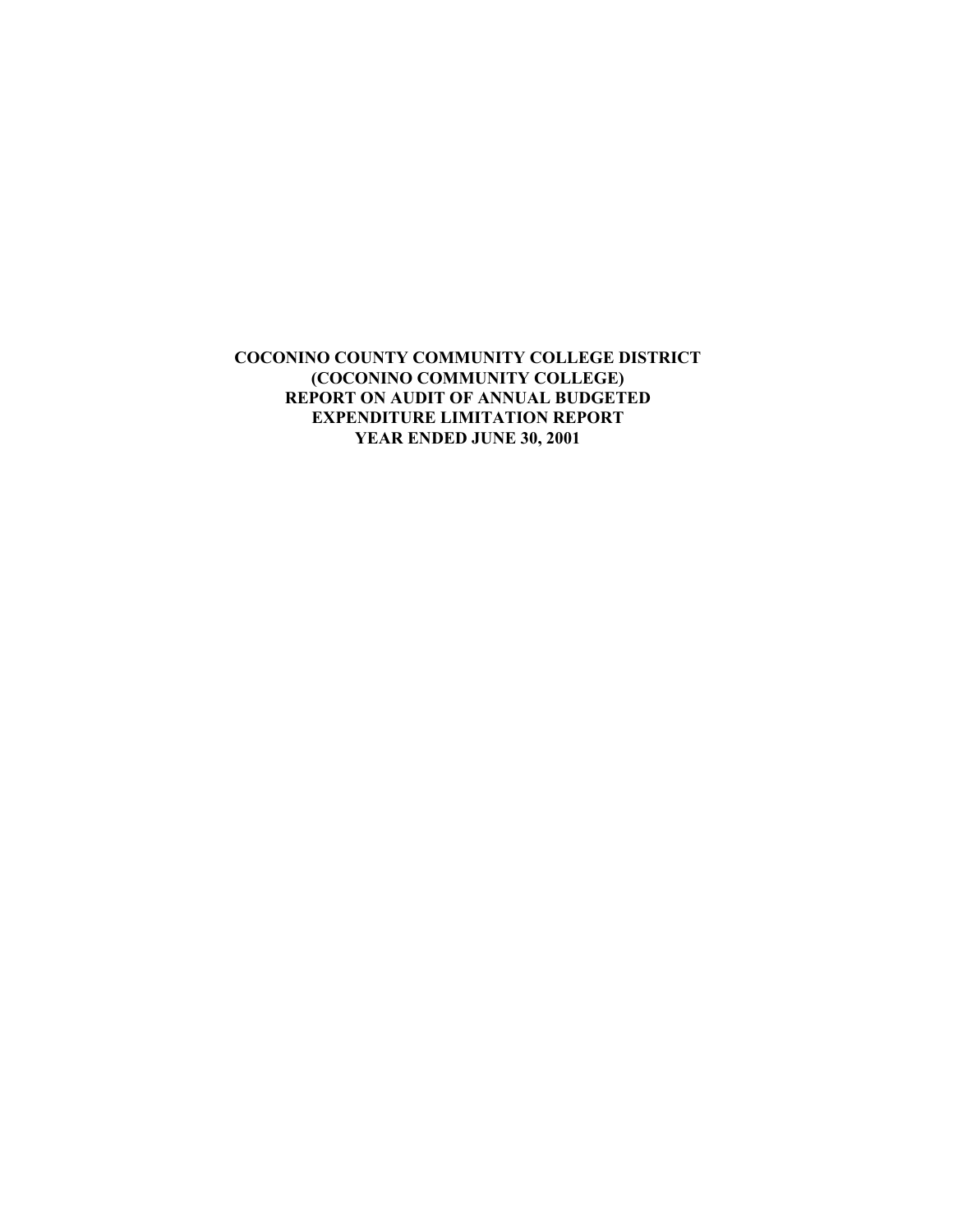## **COCONINO COUNTY COMMUNITY COLLEGE DISTRICT (COCONINO COMMUNITY COLLEGE) REPORT ON AUDIT OF ANNUAL BUDGETED EXPENDITURE LIMITATION REPORT YEAR ENDED JUNE 30, 2001**

| <b>TABLE OF CONTENTS</b>                                | <b>PAGE</b>  |
|---------------------------------------------------------|--------------|
| <b>Independent Auditors' Report</b>                     | $\mathbf{1}$ |
| Annual Budgeted Expenditure Limitation Report - Part I  | 2            |
| Annual Budgeted Expenditure Limitation Report - Part II | 3            |
| Notes to Annual Budgeted Expenditure Limitation Report  | 4            |
| Supplementary Information                               |              |
| Annual Expenditure Comparison Report                    | 5            |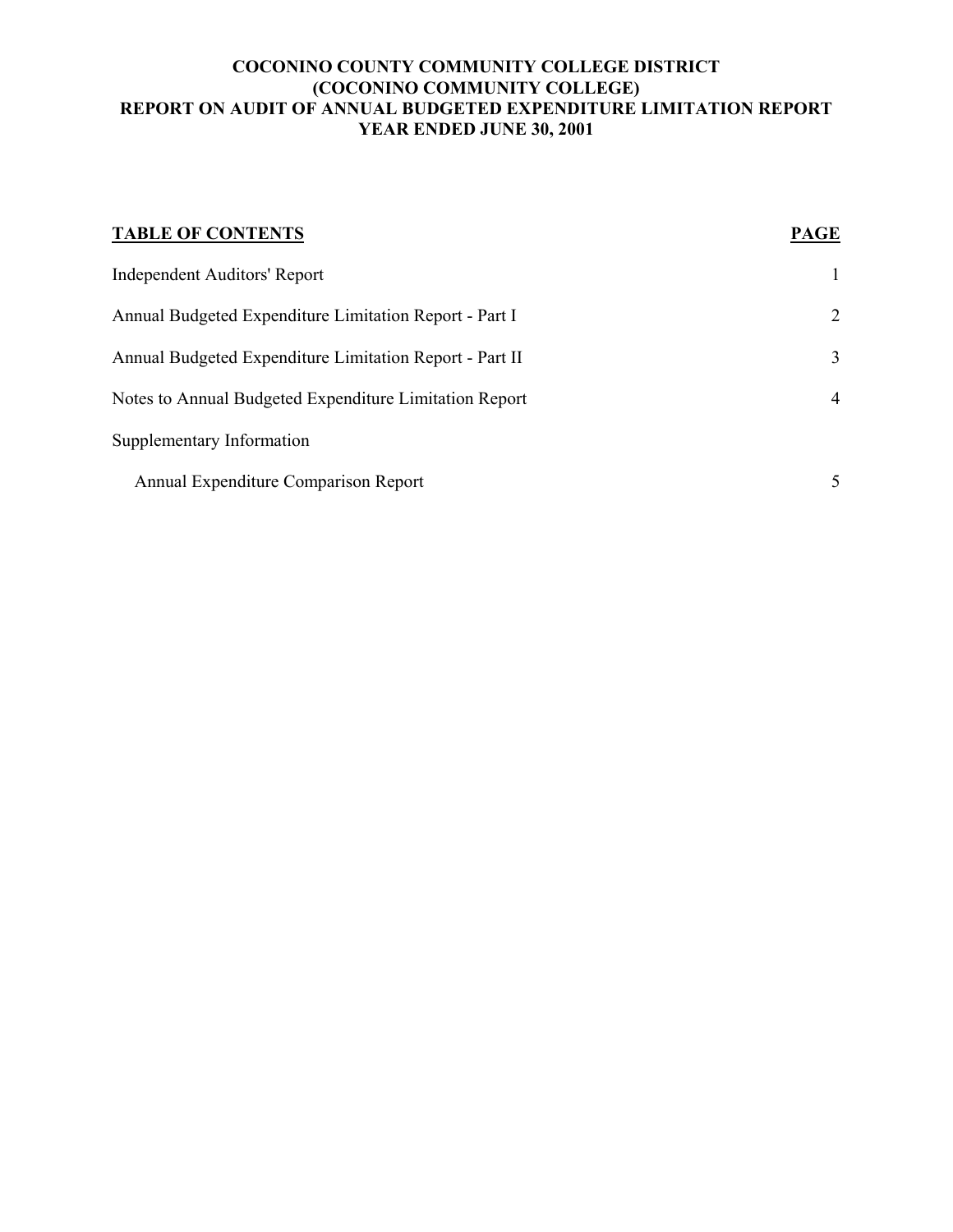

5333 N. 7th Street, Suite B-110 Phoenix, Arizona 85014 (602) 277-9449 • Fax: (602) 277-9297

#### **INDEPENDENT AUDITORS' REPORT**

Auditor General of the State of Arizona

The Governing Board of Coconino County Community College District

We have audited the accompanying Annual Budgeted Expenditure Limitation Report of Coconino County Community College District for the year ended June 30, 2001. This report is the responsibility of the District's management. Our responsibility is to express an opinion on this report based on our audit.

We conducted our audit in accordance with U.S. generally accepted auditing standards. Those standards require that we plan and perform the audit to obtain reasonable assurance about whether the report is free of material misstatement. An audit includes examining, on a test basis, evidence supporting the amounts and disclosures in the report. An audit also includes assessing the accounting principles used and significant estimates made by management, as well as evaluating the overall report presentation. We believe that our audit provides a reasonable basis for our opinion.

The accompanying Annual Budgeted Expenditure Limitation Report was prepared for the purpose of complying with the uniform expenditure reporting system as discussed in Note 1, and is not intended to be a presentation in conformity with U.S. generally accepted accounting principles.

In our opinion, the Annual Budgeted Expenditure Limitation Report of Coconino County Community College District for the year ended June 30, 2001, referred to above presents fairly, in all material respects, the information required by the uniform expenditure reporting system on the basis of accounting described in Note 1.

Our audit was made for the purpose of forming an opinion on the Annual Budgeted Expenditure Limitation Report taken as a whole. The accompanying Annual Expenditure Comparison Report is presented for purposes of additional analysis and is not a required part of the Annual Budgeted Expenditure Limitation Report. Such information has been subjected to the auditing procedures applied in the audit of the Annual Budgeted Expenditure Limitation Report and, in our opinion, is fairly stated in all material respects in relation to the Annual Budgeted Expenditure Limitation Report taken as a whole.

This report is intended solely for the information and use of the members of the Arizona State Legislature and the Governing Board, and for the filing with the Auditor General of the State of Arizona and is not intended to be and should not be used by anyone other than these specified parties. However, this report is a matter of public record and its distribution is not limited.

HEINFELD & MEECH, P.C. Certified Public Accountants

September 28, 2001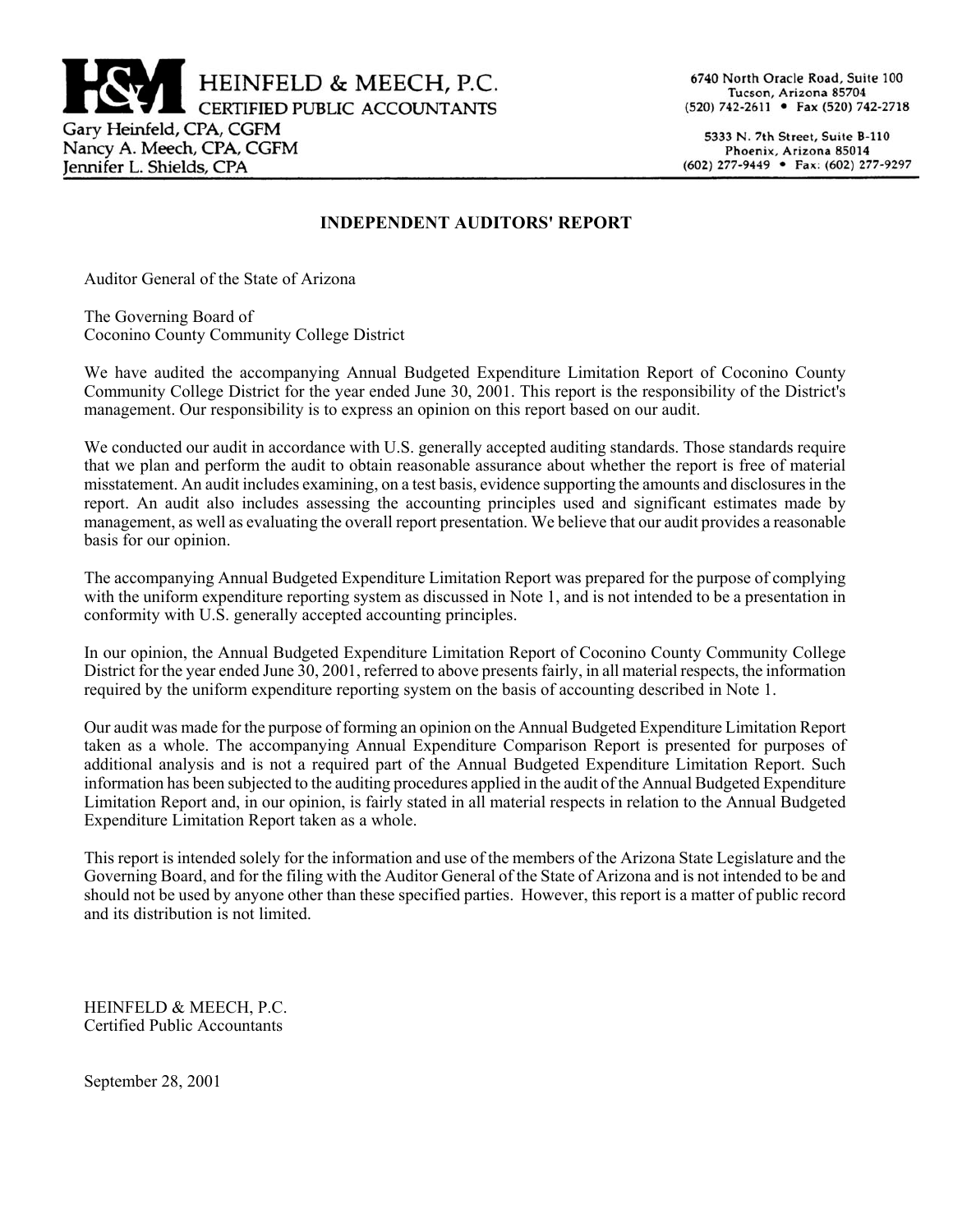# **COCONINO COUNTY COMMUNITY COLLEGE DISTRICT (COCONINO COMMUNITY COLLEGE) ANNUAL BUDGETED EXPENDITURE LIMITATION REPORT - PART 1 YEAR ENDED JUNE 30, 2001**

| Economic Estimates Commission expenditure limitation                                  | \$8,294,190 |
|---------------------------------------------------------------------------------------|-------------|
| Budgeted expenditures subject to the expenditure limitation<br>(from Part II, Line C) | 8,294,189   |
| 3. Amount under the expenditure limitation                                            |             |

I hereby certify, to the best of my knowledge and belief, that the information contained in this report is accurate and in accordance with the requirements of the uniform expenditure reporting system.

Signature of Chief Fiscal Officer:

Name and Title: Jami V. Bradley, Vice President for Administrative Support

Telephone Number: (520) 527-4441 Date: September 28, 2001

See accompanying notes to report.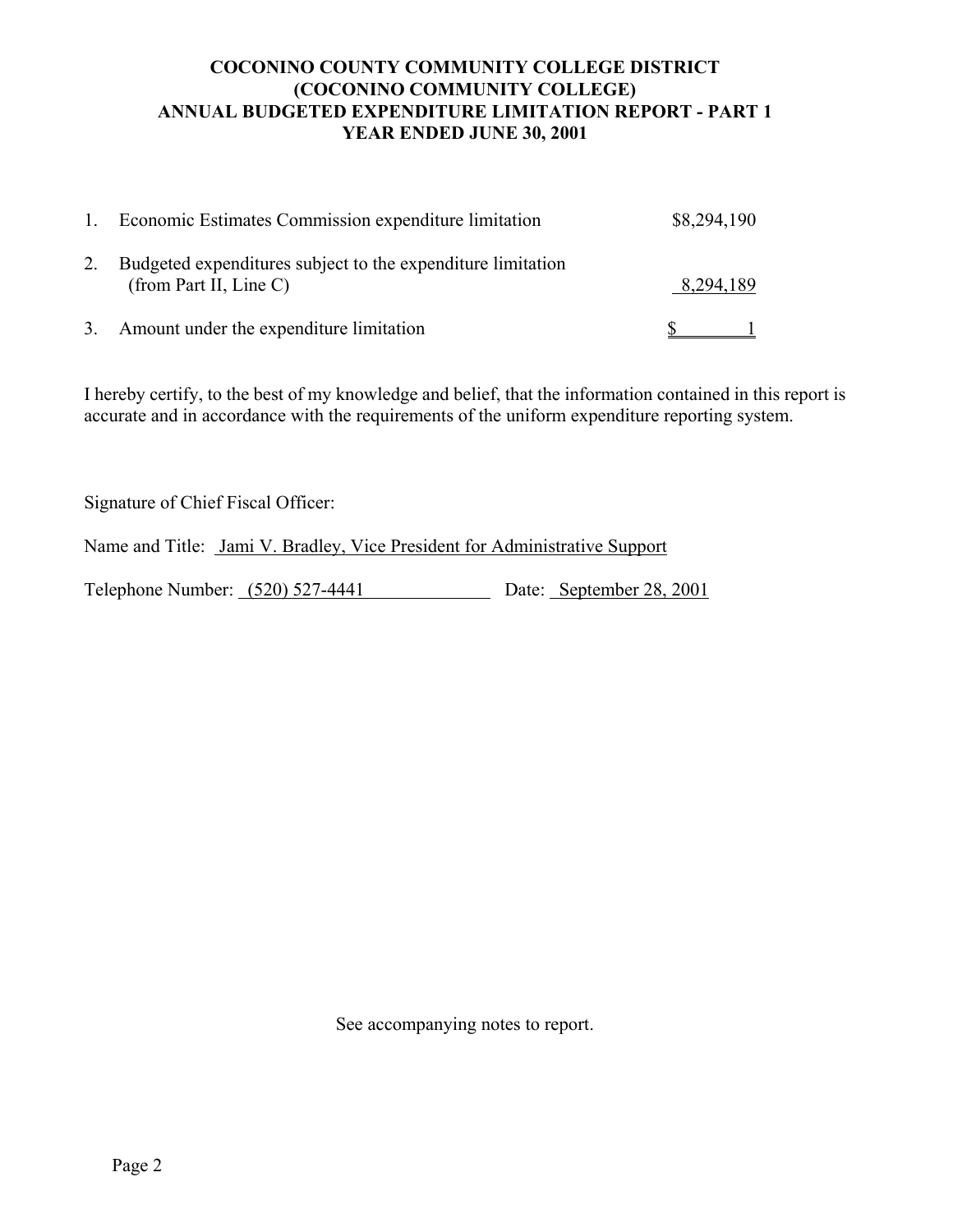#### **COCONINO COUNTY COMMUNITY COLLEGE DISTRICT (COCONINO COMMUNITY COLLEGE) ANNUAL BUDGETED EXPENDITURE LIMITATION REPORT - PART II YEAR ENDED JUNE 30, 2001**

|                                       |   | <b>Current Funds</b> |  |              | <b>Plant Funds</b> |                    |                         |            |
|---------------------------------------|---|----------------------|--|--------------|--------------------|--------------------|-------------------------|------------|
|                                       |   |                      |  | Unrestricted |                    |                    |                         |            |
|                                       |   |                      |  | Auxiliary    |                    |                    | Retirement of           |            |
| Description                           |   | General              |  | Enterprises  | Restricted         | Unexpended         | Indebtedness            | Total      |
| A. Total budgeted expenditures        | S | 9,395,703 \$         |  | 199,838 \$   | 1,887,671 \$       | 21,059,152         | 1,938,856 \$ 34,481,220 |            |
| B. Less exclusions claimed:           |   |                      |  |              |                    |                    |                         |            |
| Debt service requirements on          |   |                      |  |              |                    |                    |                         |            |
| bonded indebtedness                   |   |                      |  |              |                    |                    | 1,759,607               | 1,759,607  |
| Debt service on other long-term       |   |                      |  |              |                    |                    |                         |            |
| obligations                           |   |                      |  |              |                    |                    | 177,231                 | 177,231    |
| Grants and aid from the federal       |   |                      |  |              |                    |                    |                         |            |
| government                            |   | 21,209               |  |              | 1,887,671          |                    |                         | 1,908,880  |
| Grants, aid, contributions, or gifts  |   |                      |  |              |                    |                    |                         |            |
| from a private agency, organization,  |   |                      |  |              |                    |                    |                         |            |
| or individual except amounts          |   |                      |  |              |                    |                    |                         |            |
| received in lieu of taxes             |   |                      |  | 7,487        |                    |                    |                         | 7,487      |
| Amounts accumulated for the           |   |                      |  |              |                    |                    |                         |            |
| purchase of land and the purchase     |   |                      |  |              |                    |                    |                         |            |
| or construction of buildings or       |   |                      |  |              |                    |                    |                         |            |
| improvements                          |   |                      |  |              |                    | 17,140,033         |                         | 17,140,033 |
| Tuition and fees                      |   | 2,354,189            |  | 12,181       |                    |                    |                         | 2,366,370  |
| Prior years carryforward              |   | 83,762               |  |              |                    | 2,743,661          |                         | 2,827,423  |
| Total exclusions claimed              |   | 2,459,160            |  | 19,668       | 1,887,671          | 19,883,694         | 1,936,838               | 26,187,031 |
| C. Amounts subject to the expenditure |   |                      |  |              |                    |                    |                         |            |
| limitation                            | S | 6,936,543 \$         |  | 180,170 \$   |                    | \$<br>1,175,458 \$ | 2,018 \$                | 8,294,189  |

See accompanying notes to report.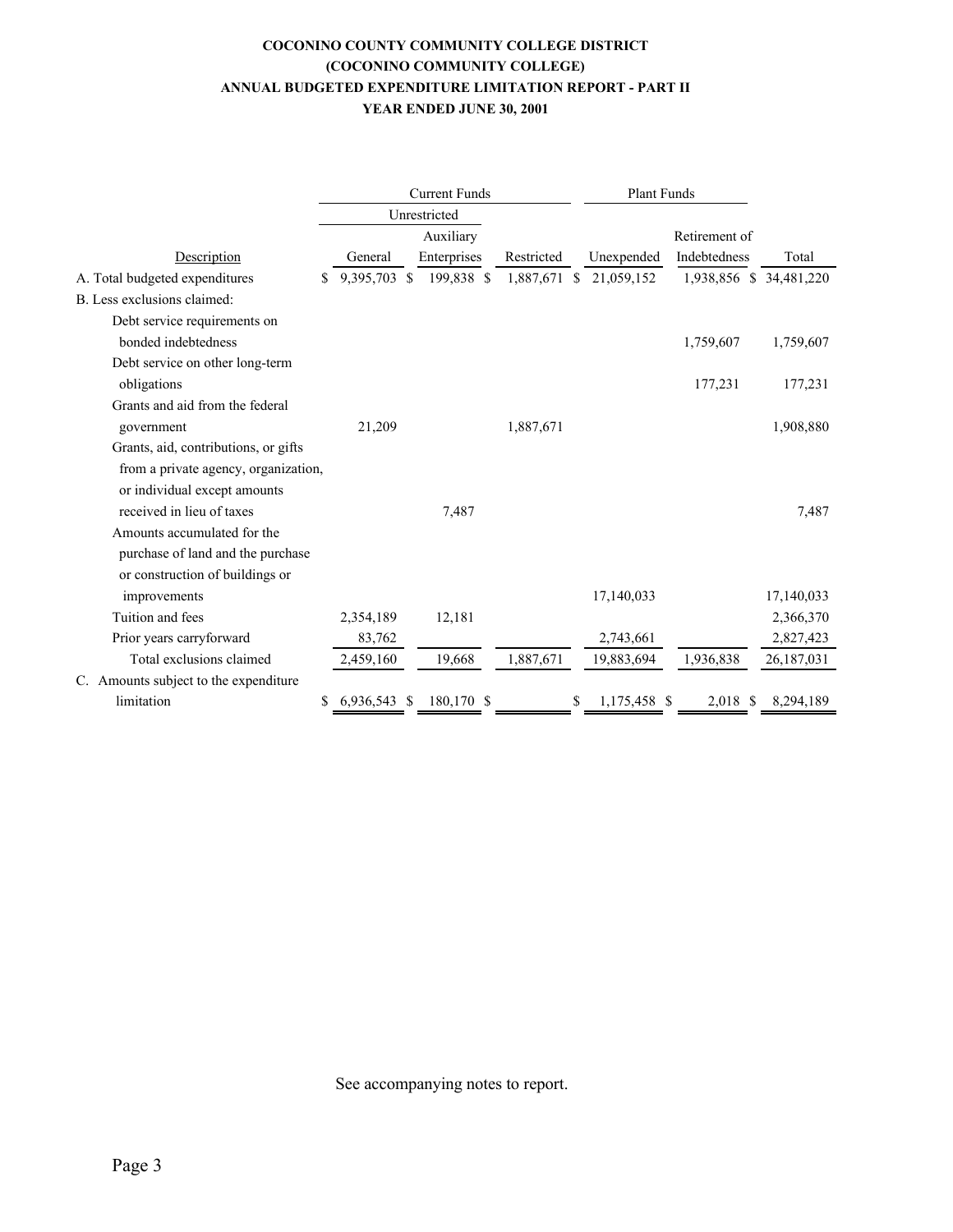# **COCONINO COUNTY COMMUNITY COLLEGE DISTRICT (COCONINO COMMUNITY COLLEGE) NOTES TO ANNUAL BUDGETED EXPENDITURE LIMITATION REPORT YEAR ENDED JUNE 30, 2001**

## **NOTE 1 - SUMMARY OF SIGNIFICANT ACCOUNTING POLICIES**

The Annual Budgeted Expenditure Limitation Report (ABELR) is presented on the basis of accounting prescribed by the uniform expenditure reporting system (UERS), as required by Arizona Revised Statutes ß41-1279.07, which excludes expenditures of certain revenues specified in the Arizona Constitution, Article IX, §21 from the total budgeted expenditures.

In accordance with the UERS requirements, a note to the ABELR is presented below for any exclusion claimed on Part II that cannot be traced directly to an amount reported in the annual financial statements.

- **NOTE 2** Of the \$17,267,814 reported as expended for plant facilities in the Unexpended Plant Fund on the Statement of Changes in Fund Balances, only \$17,140,033 was claimed as an exclusion. The remaining \$127,781 was not eligible for exclusion.
- **NOTE 3** Of the \$2,017,605 reported as governmental grants and contracts in the Restricted Fund on the Statement of Current Funds Revenues, Expenditures, and Other Changes only \$1,887,671 was claimed as an exclusion. The remaining \$129,934 has been carried forward to future years.
- **NOTE 4** Prior years carryforward consists of constitutionally excludable revenues unexpended in the year of receipt that have been accumulated and were expended in the current year as follows.

|                                             | Current  |             |
|---------------------------------------------|----------|-------------|
|                                             | General  | Unexpended  |
| Description                                 | Fund     | Plant Fund  |
|                                             |          |             |
| Tuition and fees                            | \$83,762 | S           |
| Bond proceeds                               |          | 2,743,661   |
| Total prior years carry<br>forward expended | \$83,762 | \$2,743,661 |
|                                             |          |             |